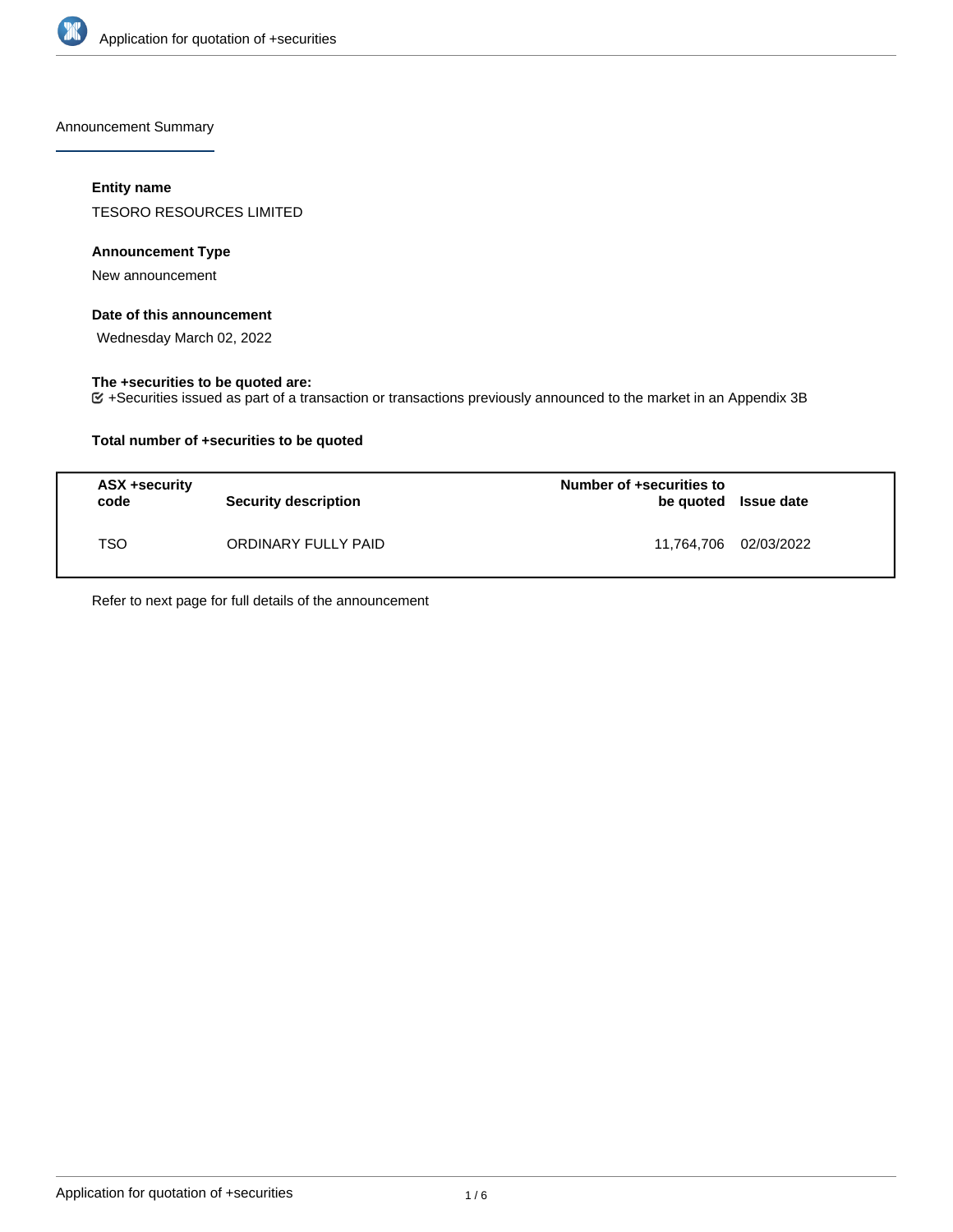

Part 1 - Entity and announcement details

## **1.1 Name of entity**

TESORO RESOURCES LIMITED

We (the entity named above) apply for +quotation of the following +securities and agree to the matters set out in Appendix 2A of the ASX Listing Rules.

**1.2 Registered number type** ABN

**Registration number** 91106854175

**1.3 ASX issuer code** TSO

**1.4 The announcement is**

New announcement

### **1.5 Date of this announcement**

2/3/2022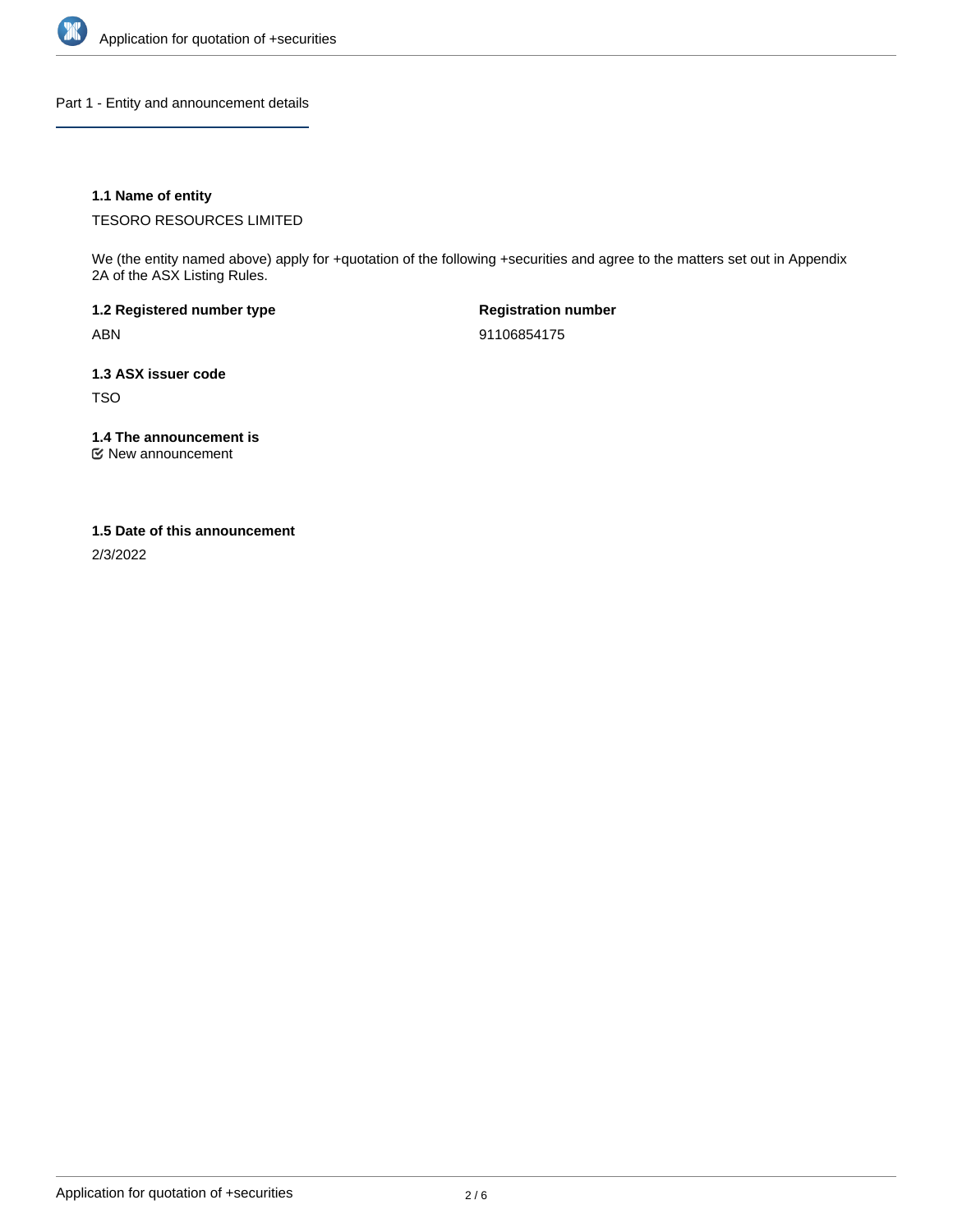

## Part 2 - Type of Issue

#### **2.1 The +securities to be quoted are:**

+Securities issued as part of a transaction or transactions previously announced to the market in an Appendix 3B

### **Previous Appendix 3B details:**

| <b>Announcement Date and</b><br>Time | <b>Announcement Title</b>                   | Selected Appendix 3B to submit quotation<br>reauest          |
|--------------------------------------|---------------------------------------------|--------------------------------------------------------------|
| 27-Oct-2021 09:44                    | New - Proposed issue of securities -<br>TSO | An offer of +securities under a +securities<br>purchase plan |

**2.3a.2 Are there any further issues of +securities yet to take place to complete the transaction(s) referred to in the Appendix 3B?**

No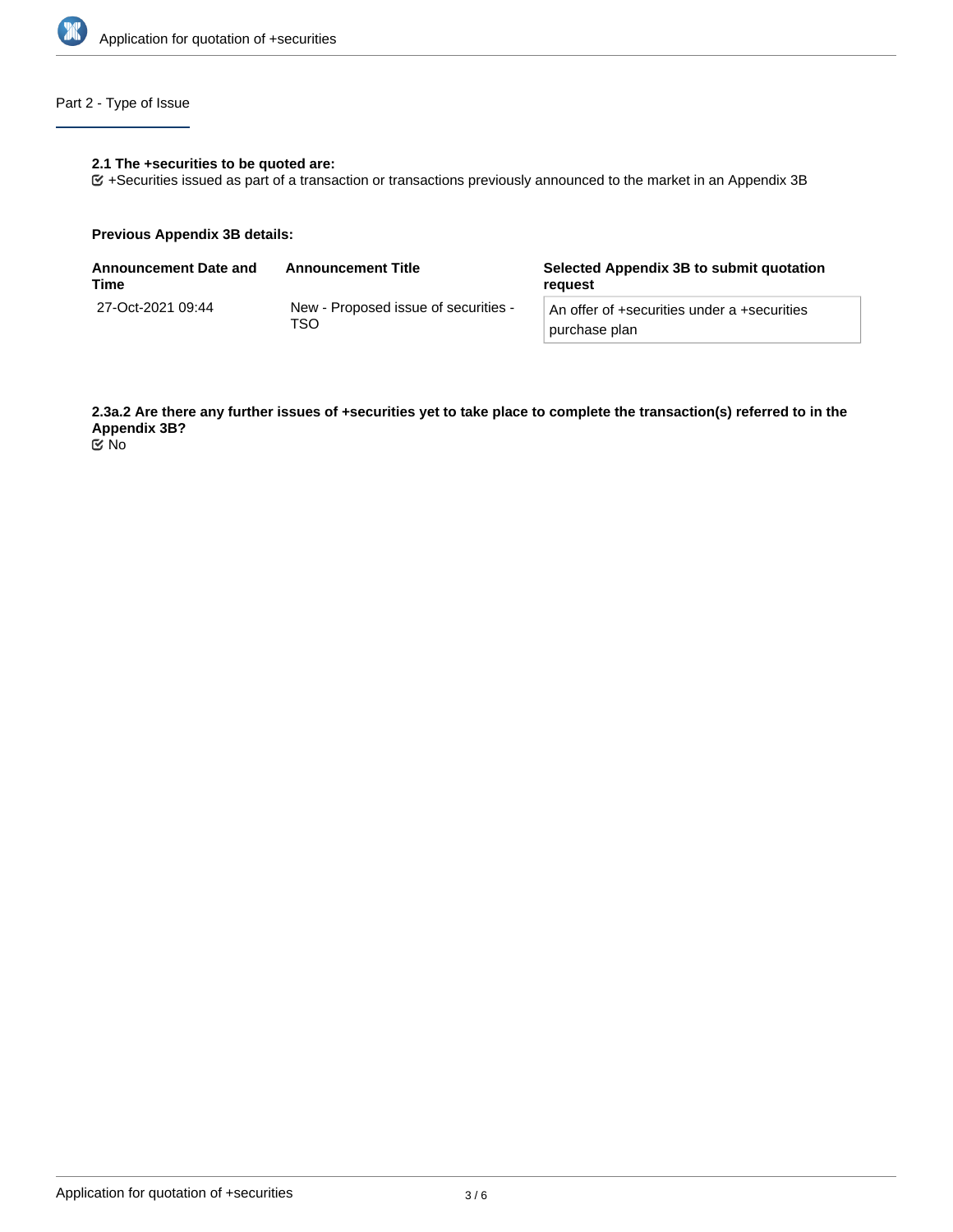

Part 3A - number and type of +securities to be quoted where issue has previously been notified to ASX in an Appendix 3B

## Corporate Action Component Detail

## **ASX +security code and description**

TSO : ORDINARY FULLY PAID

**Issue date**

2/3/2022

Distribution Schedule

**Provide a distribution schedule for the new +securities according to the categories set out in the left hand column including the number of recipients and the total percentage of the new +securities held by the recipients in each category.**

| Number of +securities held | Number of holders | Total percentage of +securities held<br>For example, to enter a value of 50%<br>please input as 50.00 |
|----------------------------|-------------------|-------------------------------------------------------------------------------------------------------|
| $1 - 1,000$                |                   | %                                                                                                     |
| $1,001 - 5,000$            |                   | %                                                                                                     |
| $5,001 - 10,000$           |                   | %                                                                                                     |
| 10,001 - 100,000           |                   | %                                                                                                     |
| 100,001 and over           |                   | $\%$                                                                                                  |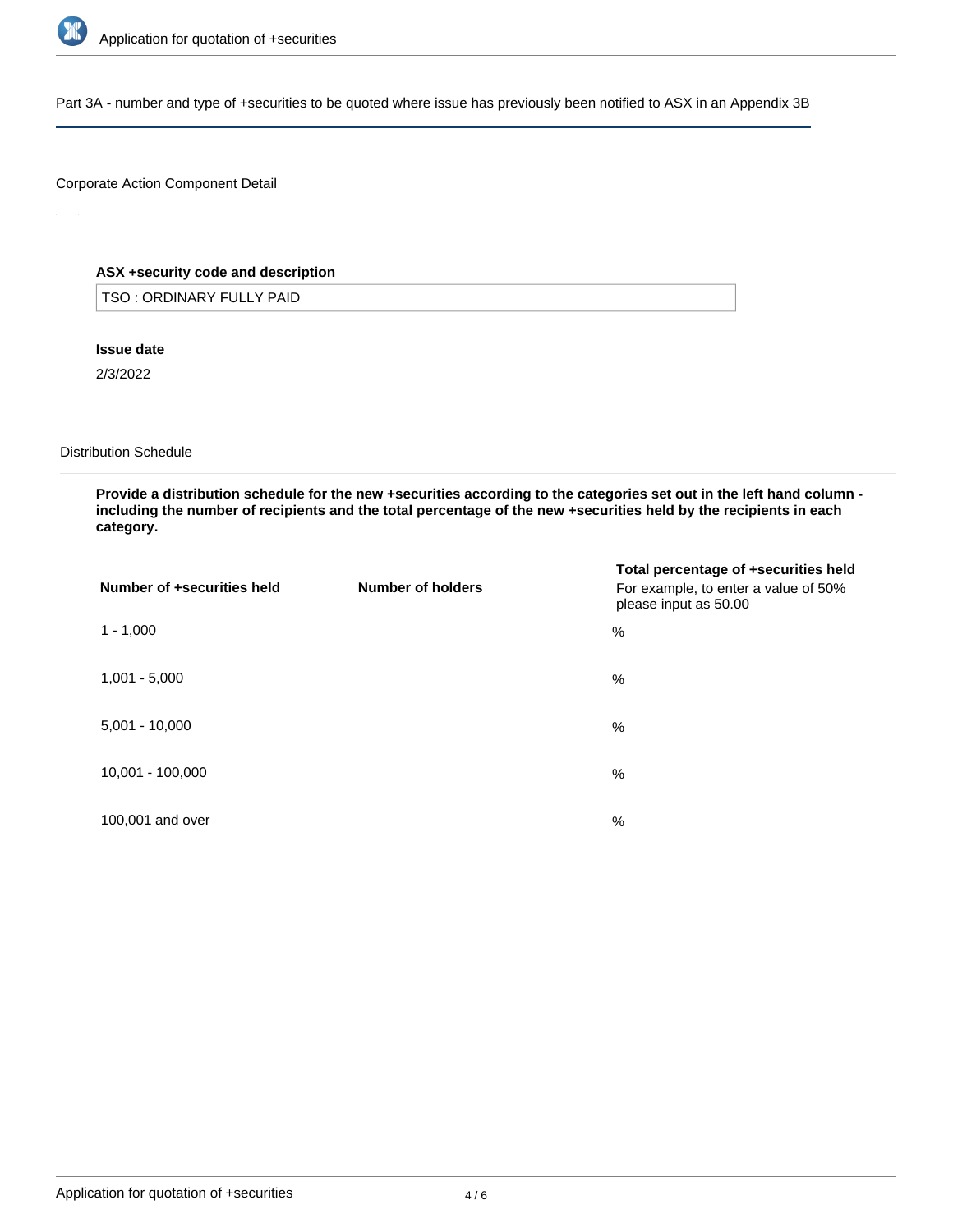

Issue details

# **Number of +securities to be quoted**

11,764,706

# **Issue currency**

**Issue price or consideration per +security**

AUD - Australian Dollar

AUD 0.08500000

**Any other information the entity wishes to provide about the +securities to be quoted**